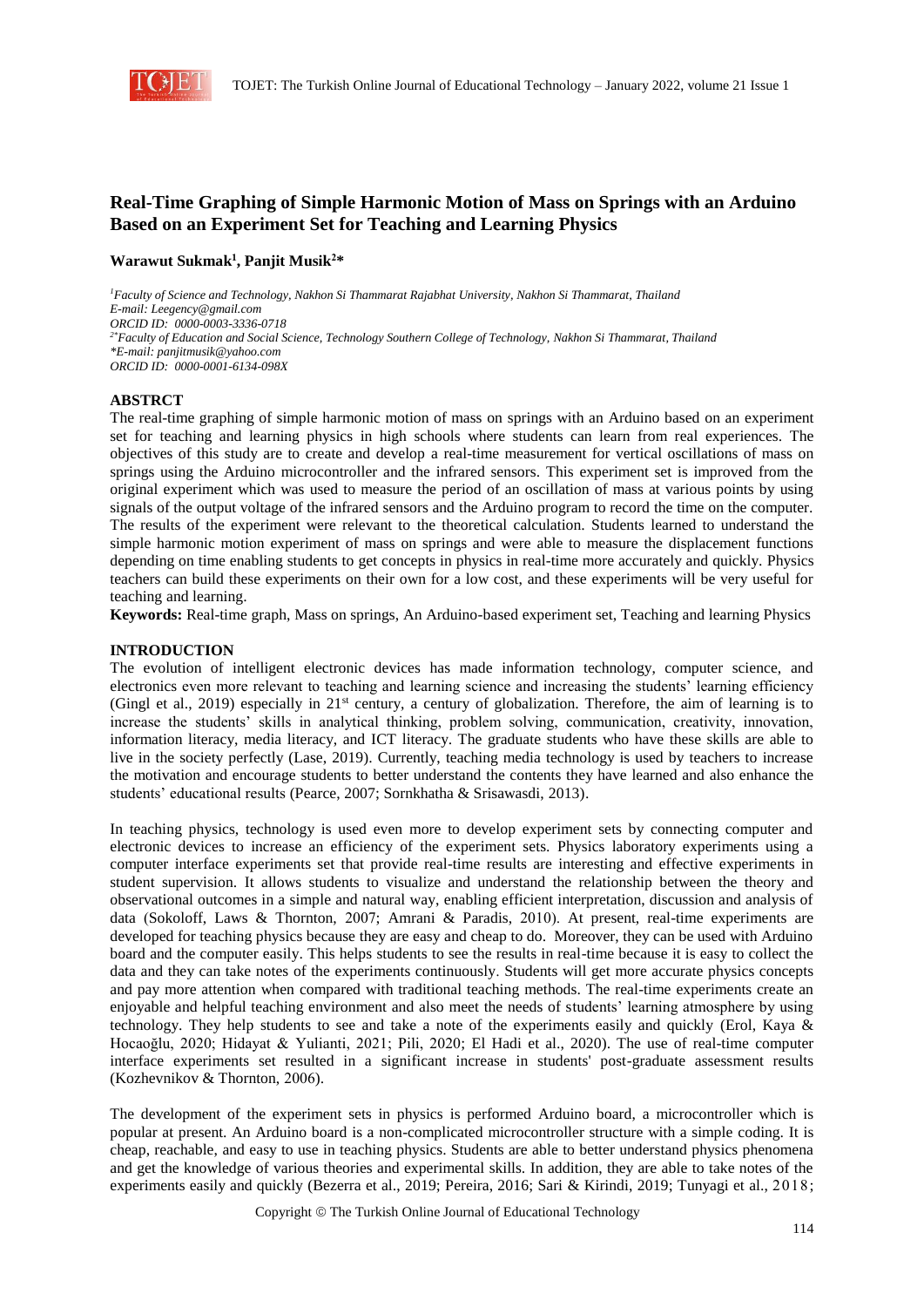

Buachoom, Thedsakhulwong & Wuttiprom, 2019). Currently, the use of computer interface experiments set on the simple harmonic motion of a mass on spring is constantly being developed by comparing the results with Hook's Law. Arduino boards are generally used to connect to different sensors, for example, using an Ultrasonic sensor (Galeriu, Edwards & Esper, 2014; Buachoom, Thedsakhulwong & Wuttiprom, 2019; Hidayat & Yulianti, 2021). Using Telephone pickups (Pili & Violanda, 2019) and Infrared sensors (Musik, 2017).

The objective of this research is to construct the computer-based experiment set on the real-time measurement set for vertical oscillations of mass on springs. The experimental set has been developed from the original set which has 8 rows (8 sensors per row) (Musik, 2017) to 16 rows, to increase the efficiency of spring constant testing. A spring with a little constant can stretch greatly beyond the capabilities of the original set of experiments. The experiment set, mass on spring, is able to measure experimental results in real-time. This experiment set shows a graph of position, velocity, and acceleration for simple harmonic motion as a function of time in real-time and helps students to understand the physics concepts better. Learning the coding of Arduino is also fun with the experimental results. The real-time experiments set can quickly display data, allowing students to change experimental parameters in a short time. It enhances interaction between groups of students and teachers. This experiment helps teachers and students to take a note of the results easily and quickly. Students will have fun studying these experiment sets consisting of a sensor cycle and an Arduino board in which they can analyze the results of the experiment conveniently and quickly.

# **METHOD**

The creation and development of devices for conducting research and data collection are as follows:

# **Computer interfaces of mass on springs**

Mass on spring motion for the simple harmonic motion test set was prepared by connecting a microcontroller with a computer shown in Figure 1-2. The computer interface experiment set consists of hardware and software. An Arduino (model ET-EASY MEGA 1280) was used as the hardware which was connected to the computer notebook via a USB port for sending mass on spring data. The infrared sensors were used as signal detectors. Microsoft windows 10 operating the system was used as the software. Arduino1.8.15 controlled the experimental performance while Processing 2.2.1 displayed output for displacement vs. time in real-time graphs. Afterwards, the data were used to make the relationships between period squared and mass, graphs of displacement, velocity, and acceleration as a function of time by using the Mathematica program.



**Figure 1.** Computer-based experiment set.



**Figure 2.** A real-time experiment set for vertical oscillations of mass on spring.

Copyright © The Turkish Online Journal of Educational Technology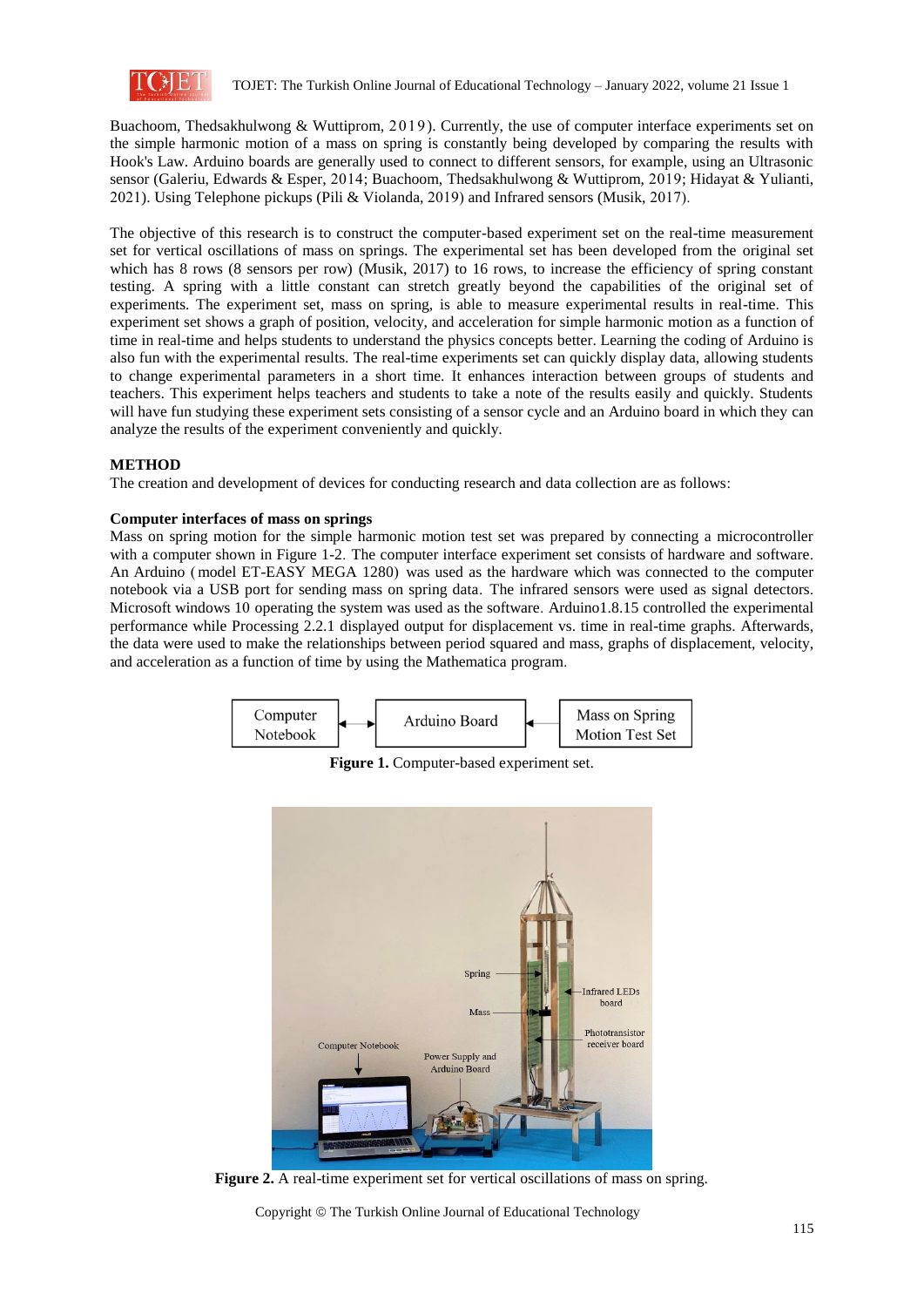

Infrared sensors are designed with sensor plates of 42 cm in height and 13 cm in width. There are also 16 rows of 8 phototransistors fixed along the height opposite to 16 rows of 8 infrared LEDs and each row is 2.5 cm apart, with infrared plates and phototransistors being tightly held together in size and in distance and is 13 cm apart from each other with a set of experiments made of stainless steel as in Figure 3 . For the experiment set, the signals of the output voltage of the infrared sensor circuit is used to measure the time of an oscillating mass at various points and the Arduino program record the time on computer.



Figure 3. Plates of infrared sensors (16 positions).

#### **Simple harmonic motion of mass on spring theories**

In Figure 4, the free spring is hung vertically. The system consists of a mass ( m) attached to one end of the spring where the spring constant  $(k)$ , the other end of the spring is firmly fixed. The spring is stretched by a retraction force proportional to its position  $(x)$ . According to Hooke's Law, the rebound force can be calculated from the Equation (1).

$$
F = -kx \tag{1}
$$

When the mass starts and oscillation around equilibrium is  $x=0$ , the period (T) of the motion depends on the spring constant (k) and the mass (m) in the following fashion:

$$
T = 2\pi \sqrt{\frac{m}{k}}\tag{2}
$$

The inverse of the period is called the frequency *f* of motion:  $f = \frac{1}{T}$ 

where the displacement is given by:

$$
x(t) = A\cos(\omega t + \phi) \tag{3}
$$

taking two time derivatives,

$$
v(t) = \frac{dx}{dt} = -\omega A \sin(\omega t + \phi)
$$
 (4)

$$
a(t) = \frac{dv}{dt} = -\omega^2 A \cos(\omega t + \phi)
$$
 (5)

where  $x(t)$ ,  $v(t)$  and  $a(t)$  are displacement, velocity and acceleration at time t,  $\omega$  is the angular frequency, *T*  $\omega = \frac{2\pi}{T}$ . The maximum displacement is called the amplitude, A. The constant  $\phi$  is called the initial phase constant or phase angle. In this case,  $x(t) = A \cos(\omega t)$  at  $t = 0$ .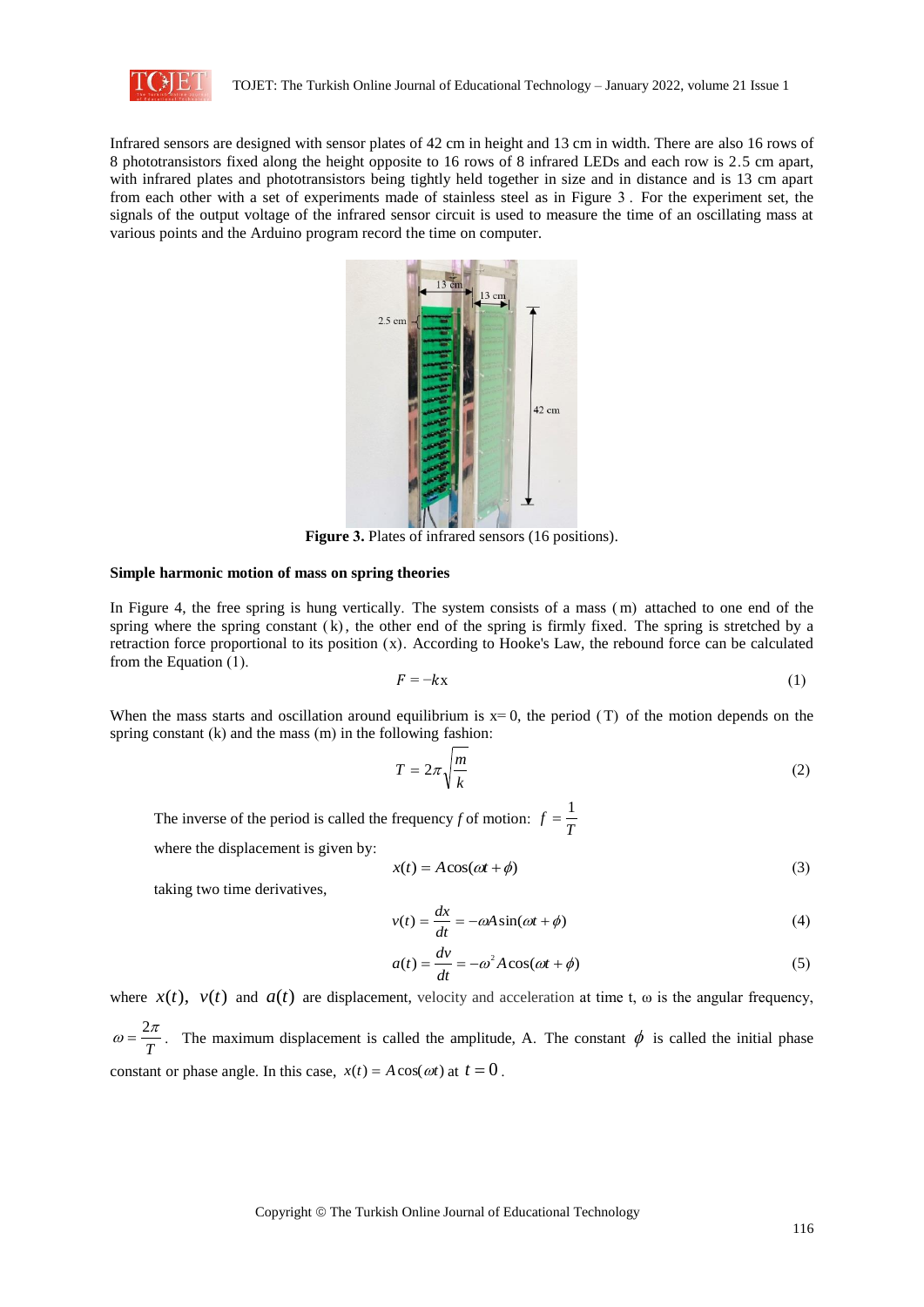



**Figure 4.** Sinusoidal nature of SMH as a function of time (Giancoli, 2000).

#### **Programing experiment**

This experiment uses an Arduino program to control the experimental performance while Processing program is used to display the output of displacement vs. time in real-time graphs. These two programs are open source tools. It is easy to write the code and upload it to the board. Figure 5 shows the example of Arduino code of the experiment.

| Mass On Spring   Arduino 1.8.15 (Windows Store 1.8.49.0) |                                                       |  |  |  |  |  |  |
|----------------------------------------------------------|-------------------------------------------------------|--|--|--|--|--|--|
| File Edit Sketch Tools Help                              |                                                       |  |  |  |  |  |  |
|                                                          |                                                       |  |  |  |  |  |  |
|                                                          | Mass_On_Spring                                        |  |  |  |  |  |  |
|                                                          | 25 void setup() {<br>// setup function                |  |  |  |  |  |  |
| 26                                                       | Serial.begin(9600);<br>// Initial RS232 baud=9600     |  |  |  |  |  |  |
| 27                                                       |                                                       |  |  |  |  |  |  |
|                                                          | 28 timestart=millis();                                |  |  |  |  |  |  |
| $29$ }                                                   |                                                       |  |  |  |  |  |  |
|                                                          | // main function<br>30 void loop ()                   |  |  |  |  |  |  |
| $31$ $\overline{\phantom{1}}$                            |                                                       |  |  |  |  |  |  |
| 32                                                       | endRepeatPrint:                                       |  |  |  |  |  |  |
| 33                                                       |                                                       |  |  |  |  |  |  |
| 34                                                       | x0RepeatPrint:                                        |  |  |  |  |  |  |
| 35                                                       | int val0=analogRead(A11) ;                            |  |  |  |  |  |  |
| 36                                                       | if (val0>200) goto stopPrint;                         |  |  |  |  |  |  |
| 37                                                       | goto x0RepeatPrint;                                   |  |  |  |  |  |  |
| 38                                                       | stopPrint:                                            |  |  |  |  |  |  |
|                                                          | 39 timestop11= millis()-timestart;                    |  |  |  |  |  |  |
| 40                                                       | Serial.println(timestop11);                           |  |  |  |  |  |  |
| 41                                                       |                                                       |  |  |  |  |  |  |
| 42                                                       | x1RepeatPrint:                                        |  |  |  |  |  |  |
| 43                                                       | int vall=analogRead(A10) ;                            |  |  |  |  |  |  |
| 44                                                       | if (vall>200) goto x1stopPrint;                       |  |  |  |  |  |  |
| 45                                                       | goto x1RepeatPrint;                                   |  |  |  |  |  |  |
| 46                                                       | xlstopPrint:                                          |  |  |  |  |  |  |
|                                                          | $17 + 1$ montan $19 - m + 11 + n$ / $11 + 1$ montant. |  |  |  |  |  |  |

**Figure 5.** The example of the Arduino code of the experiment.

# **EXPERIMENTAL PROCEDURE**

The spring constants of three the springs are  $k_1$ ,  $k_2$  and  $k_3$ . Determination of the spring constant by Hooke's Law is as follows:  $k_1 = 13.721$  N/m,  $k_2 = 15.063$  N/m and  $k_3 = 24.830$  N/m. The spring constants can be determined by measuring the period of oscillation for different hanging masses from a computer-based experiment sets as  $k_1 = 13.563$  N/m,  $k_2 = 14.859$  N/m and  $k_3 = 23.975$  N/m. The calculation of the percentage difference between the k's are obtained from the Equation (6).

% Difference = 
$$
\frac{|Difference\ of\ the\ two\ values|}{Average\ of\ two\ values} \times 100
$$

\n(6)

The experiment to study the graphs of displacement vs. time of vertical oscillations of mass on spring in the realtime graphs are shown below.

1. Hang one end of a  $k_1$  spring to the hook of the set and hang a cylindrical metal of mass = 0.187 kg at the other end of the spring.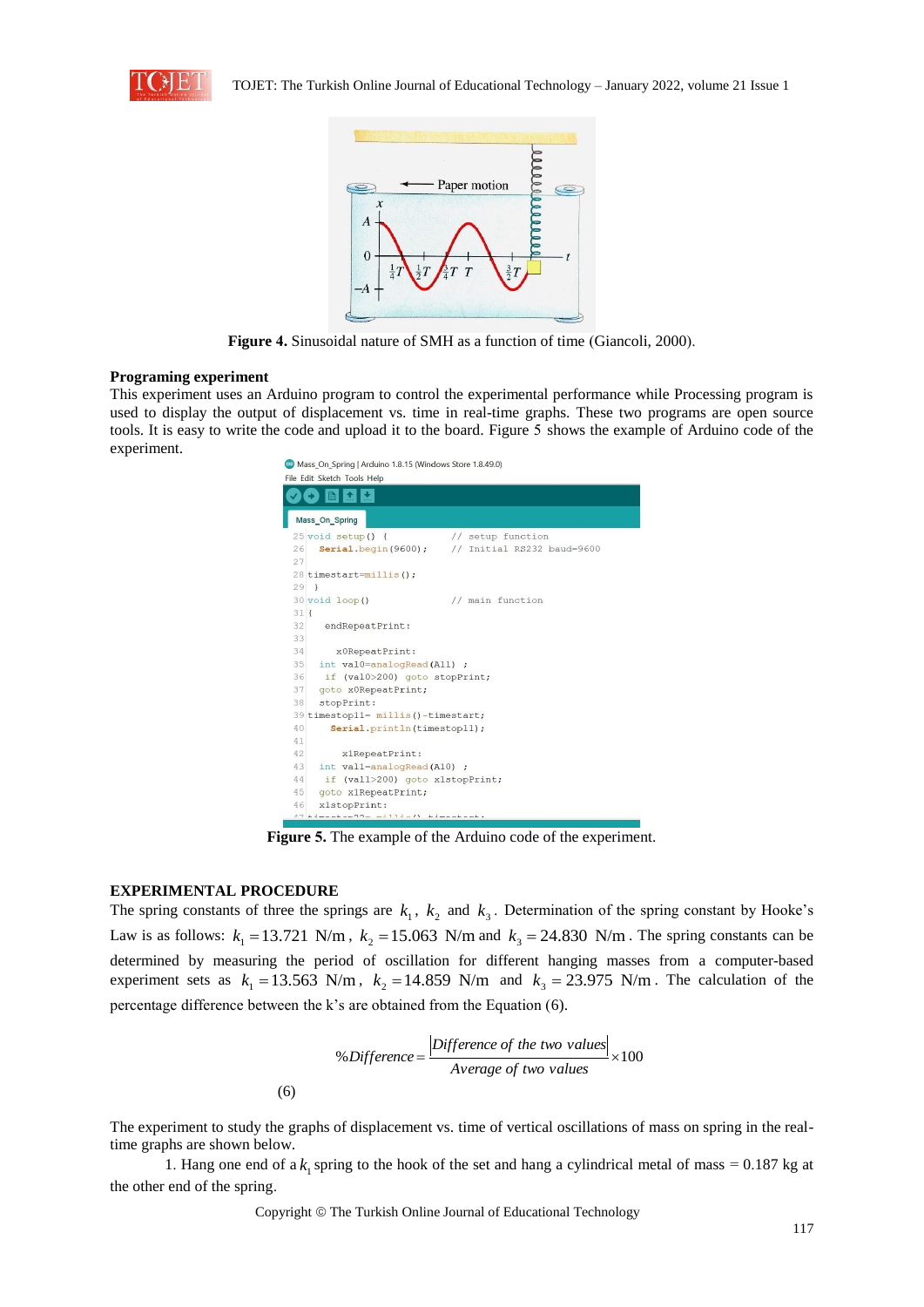

2. Switch the power on and run the experiment Arduino program and Processing program to display the results respectively.

3. Set the object to the start point. It was set to oscillate gently around the equilibrium, and the amplitude (A=0.11 m).

4. Observe the points which display how the object moves, record the time for 10 periods' movement of the object, and then switch off the program.

5. Change the object to 0.202 kg, 0.211 kg, 0.224 kg, 0.261 kg, 0.282 kg, 0.294 kg, 0.331 kg, 0.348 kg, 0.385 kg and 0.421 kg, and then repeat 2-4.

6. Change the spring to  $k_2$  and  $k_3$ , hang a cylindrical metal of each mass at a time to the hook, and then repeat 2-4.

The supplemental physics lessons were designed due to a Constructivism Approach for upper secondary school students in order that the students chosen as the samples would have their handbooks for the experiment. The supplemental physics lessons contain the content of simple harmonic motion of a hanging mass on spring. There are 2 types of experiment in students' books. One is a real experiment with the computer-based experimental set and the other is the experiment of theoretical calculation. The experiment part, topic, objectives, experiment's tools, procedure, recording tables, analyzing part, concluding part, post experiment questions, and revision exercises are provided for the students. The computer-based experiment set together with the lesson is tested in physics classes according to a Constructivism Approach. To find out whether the effectiveness of the experiment set together with the lesson reaches the fixed criterion at 70/70, the sample group was composed of 90 upper secondary students studying science and mathematics in M.5 or grade 10 of the year 2020 in Phromkiripittayakom School, MuangNakhonSiThammarat School, and Chawangratchadapisek School in Nakhon Si Thammarat, Thailand. The pre-test, the post-test, the post experiment exercise, the achievement test, and the satisfaction test were assigned to use during 6 periods of the instruction.

### **RESULTS**

The spring constants can be determined by measuring the period of oscillation for different hanging masses from computer-based experiment sets as  $k_1 = 13.563$  N/m,  $k_2 = 14.859$  N/m and  $k_3 = 23.975$  N/m. The calculation of the percentage difference between the k's are obtained from the Hooke's Laws and the oscillating masses as  $k_1 = 1.155\%$ ,  $k_2 = 1.363\%$  and  $k_3 = 3.505\%$  respectively. The average percentage difference is 2.008%.

The graphs of displacement vs. time of vertical oscillations of mass on spring in the real-time graphs are shown in Figure 6. The amplitude of all the oscillations is the same,  $A = 0.110$  m. The spring constant by the period *T* of oscillations of a mass-spring system and the masses were regulated as  $k_1 = 13.563$  N/m,  $k_3 = 23.975$  N/m,  $m_1 = 0.187$  kg, and  $m_2 = 0.421$  kg. From Figure 6 (a) and Figure 6 (b), the more we increase the mass, the higher the period of the oscillations is. Figure 6 (b) and Figure 6 (c) show that increasing the spring constant decreases the period of the oscillations based on their theoretical values.



(a)  $k_1 = 13.563$  N/m,  $m_1 = 0.187$  kg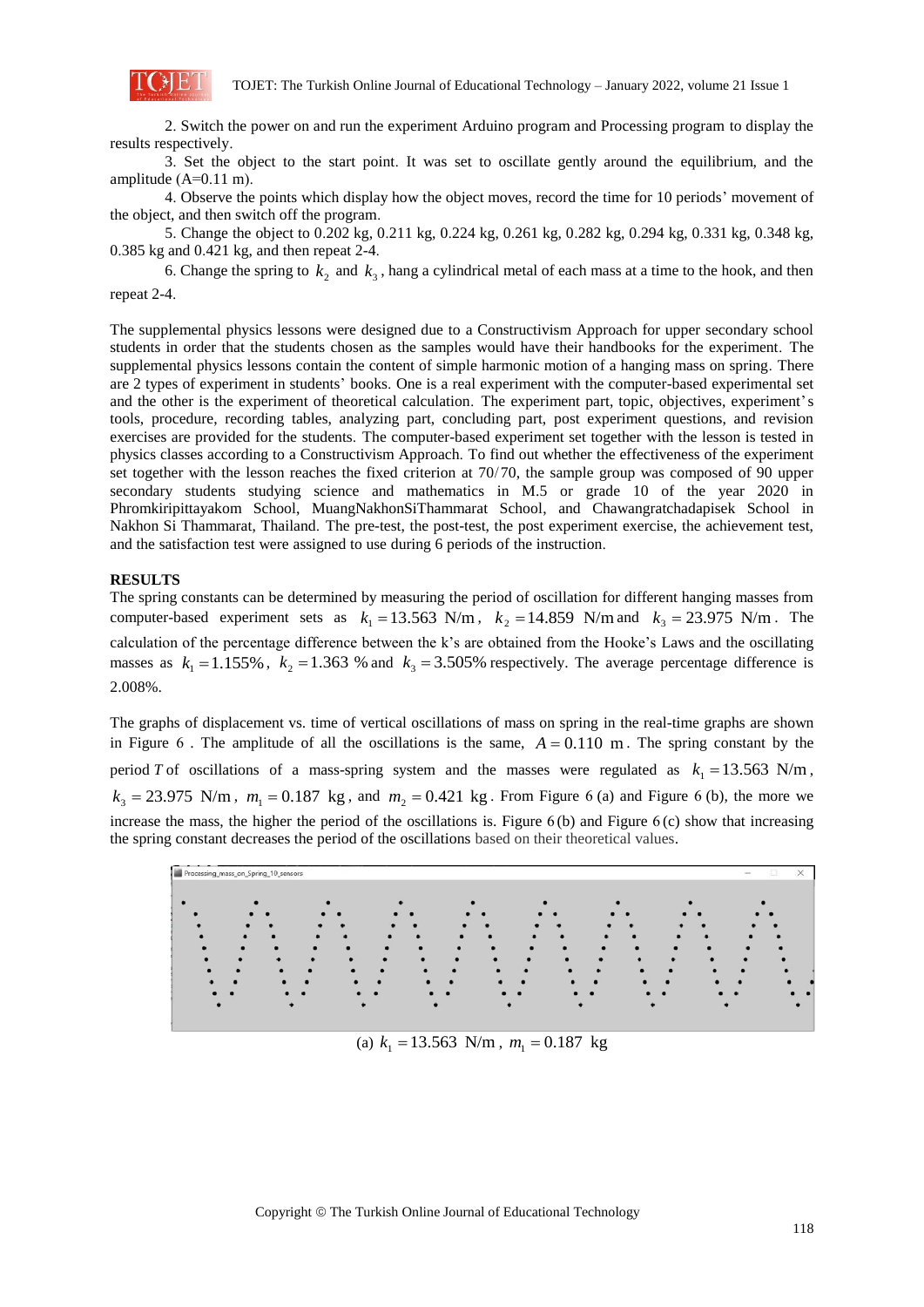



(c)  $k_3 = 23.975$  N/m,  $m_2 = 0.421$  kg

**Figure 6**. Graphs of displacement versus the time in the real-time graphs.

From the experiment results in Figure 6 , the graphs of displacement versus the time was analyzed with Mathematica 11 to find the motion equation as shown in Figure 7 . All the dots represent experimental value whereas the lines are obtained by linear fitting with Mathematica. We have used the Nonlinear Curve Fit option with a user's defined fitting function. The form of the NonlinearModelFit is NonlinearModelFit [data,

 $a \times A \cos[b \times \text{omega} \times t], \{a, b\}, t]$  where  $A = mg/k$ ,  $\omega = \sqrt{k/m}$ , and they are the data set of displacement versus the time from in real-time experiment.

From the motion equation in Figure 7, we plot displacement, *x*, velocity,  $dx/dt$ , and acceleration,  $d^2x/dt^2$ , of a vertical oscillations of mass on springs as a function of time  $((x(t), v(t), \text{ and } a(t))$  when  $\phi = 0$  as shown in Figure 8. The displacement curve is a cosine function, the velocity curve is a sine function, and the acceleration curve is just the negative of the displacement curve. The red line represents the experiment,  $(k_1, m_1)$ ,  $v(t) = -0.89773\sin(8.01258t)$ , and  $a(t) = -7.19315\cos(8.01258t)$ . The blue line represents the experiment,  $(k_1, m_2)$ ,  $v(t) = -0.59238\sin(5.46370t)$ , and  $a(t) = -3.23661\cos(5.46370t)$ . The green line represents the experiment  $(k_3, m_2)$ ,  $v(t) = -0.80733\sin(7.27896t)$ , and  $a(t) = -5.87652\cos(7.27896t)$ .

From Figure 7-8, the results of experiment show the amplitude  $(A)$ , the period  $(T)$ , the angular frequency  $(\omega)$ , the maximum velocity  $(v_{max})$ , the maximum acceleration  $(a_{max})$  and the maximum force  $(F_{max})$  as shown in Table 1. As mass increases, the period increases, which means the angular frequency decreases when mass increases (according to  $\omega = \sqrt{k/m}$ , and the period increases as  $\omega$  decreases (according to  $T = 2\pi/\omega$ ). The amplitudes don't vary predictably with mass because they are all based on the height to which the mass is raised initially. The same values were then found by the derivation based on  $x_{\text{max}}$  and k as shown in Table 2. The values for  $x_{\text{max}} = 0.110$  m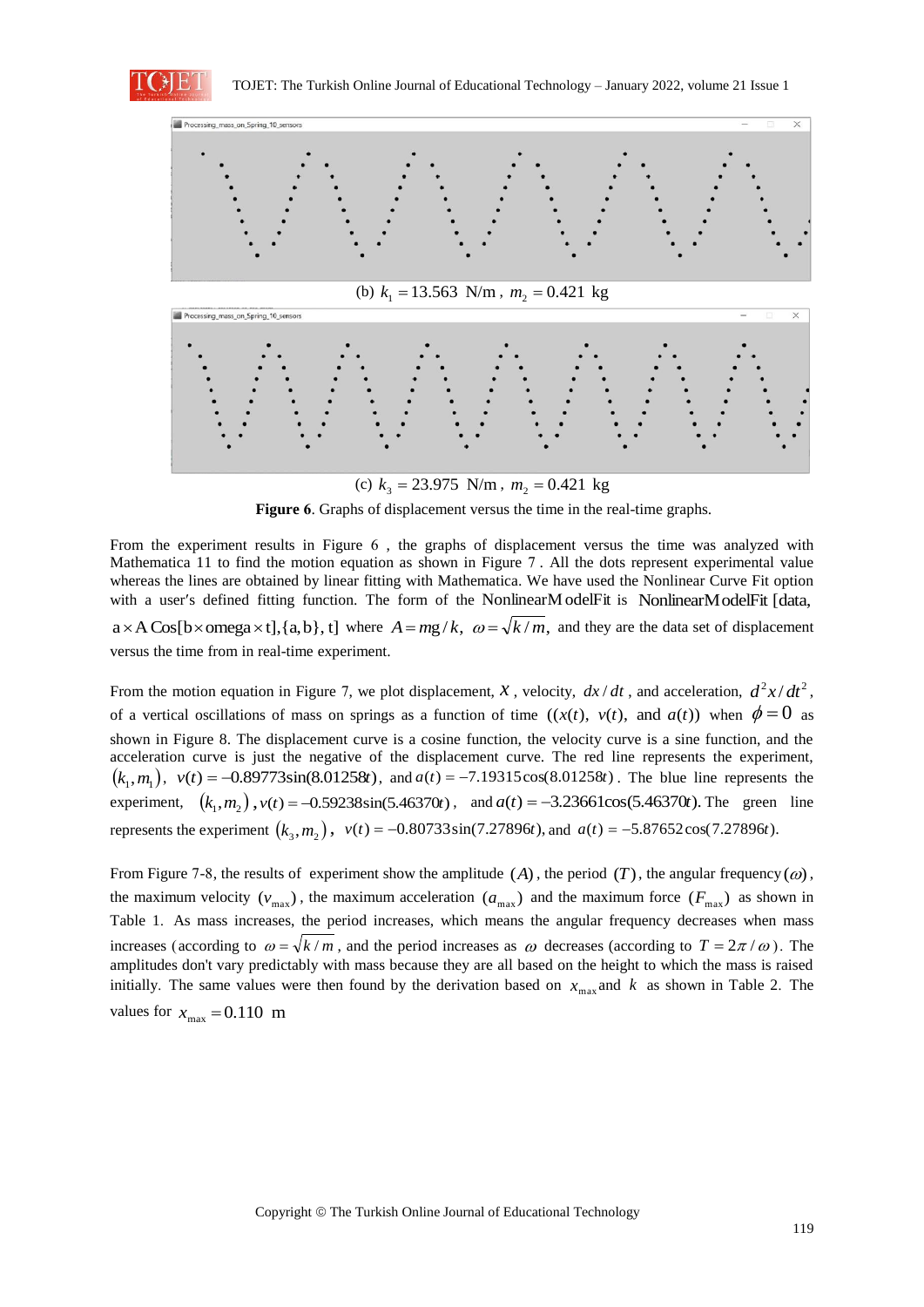





**Figure 7.** Graphs of displacement versus the time were analyzed with Mathematica, the equation of motion as a function of time. The equations for displacement are shown below.

(a)  $x(t) = 0.11204 \cos(8.01258t)$ (b)  $x(t) = 0.10842\cos(5.46370t)$ (c)  $x(t) = 0.11091\cos(7.27896t)$ 



(c) Acceleration versus time



**Figure 8.** Graphs of displacement, velocity, and acceleration as a function of time.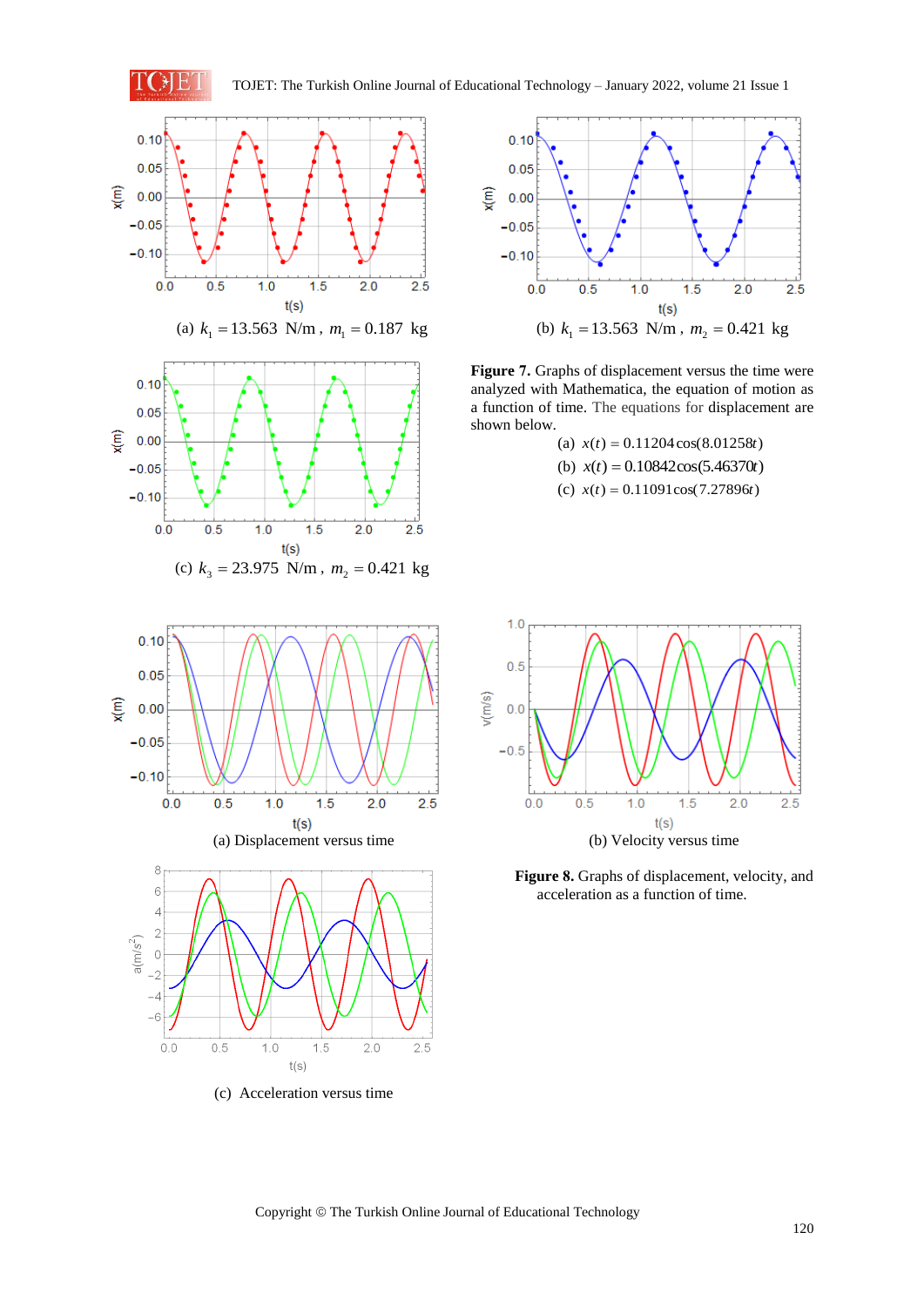

| Table 1. Mcasured values by<br>vertical oscilitations of mass on springs. |                             |         |                  |                           |                               |                                         |  |  |  |
|---------------------------------------------------------------------------|-----------------------------|---------|------------------|---------------------------|-------------------------------|-----------------------------------------|--|--|--|
| Initial condition<br>experiment                                           | $x_{\text{max}} = A$<br>(m) | T(s)    | $\omega$ (rad/s) | $v_{\text{max}}$<br>(m/s) | $a_{\text{max}}$<br>$(m/s^2)$ | $= ma_{\text{max}}$<br>max<br>$(\rm N)$ |  |  |  |
| $k_1, m_1$                                                                | 0.11204                     | 0.78417 | 8.01258          | 0.89773                   | 7.19315                       | 1.34512                                 |  |  |  |
| $k_1, m_2$                                                                | 0.10842                     | 1.14999 | 5.46370          | 0.59238                   | 3.23661                       | 1.36261                                 |  |  |  |
| $k_3, m_2$                                                                | 0.11091                     | 0.86320 | 7.27896          | 0.80733                   | 5.87652                       | 2.47401                                 |  |  |  |

**Table 1.** Measured values by vertical oscillations of mass on springs.

**Table 2.** Derived values. The values for  $x_{\text{max}} = 0.110$  m.

| Initial<br>condition<br>experiment | $\omega = \sqrt{k/m}$<br>$\text{rad/s)}$ | $T = 2\pi/\omega$<br>(S) | $=x_{\max}\omega$<br>$v_{\text{max}}$<br>(m/s) | $a_{\text{max}} = x_{\text{max}} \omega^2$<br>$(m/s^2)$ | $kx$ <sub>max</sub><br>max<br>$({\rm N})$ |
|------------------------------------|------------------------------------------|--------------------------|------------------------------------------------|---------------------------------------------------------|-------------------------------------------|
| $k_1, m_1$                         | 8.51642                                  | 0.73777                  | 0.93681                                        | 7.97824                                                 | 1.49193                                   |
| $k_1, m_2$                         | 5.67593                                  | 1.10699                  | 0.62435                                        | 3.54378                                                 | 1.49193                                   |
| $k_3, m_2$                         | 7.54637                                  | 0.83261                  | 0.83010                                        | 6.26425                                                 | 2.63725                                   |

The differences between the values in Table 1 and Table 2 are compared in Table 3. The percentage differences are typically less than 10 %. The experimental data were measured and were relevant to the theoretical calculation.

| <b>Table 5:</b> Companion between measured and derived values. |                         |      |                                                      |       |                                                                     |  |  |  |  |
|----------------------------------------------------------------|-------------------------|------|------------------------------------------------------|-------|---------------------------------------------------------------------|--|--|--|--|
| Initial<br>condition<br>experiment                             | $\Delta\omega$ (%diff.) |      | $\Delta T$ (%diff.) $\Delta v_{\text{max}}$ (%diff.) |       | $\Delta a_{\text{max}}$ (%diff.)   $\Delta F_{\text{max}}$ (%diff.) |  |  |  |  |
| $k_1, m_1$                                                     | 6.10                    | 6.10 | 4.26                                                 | 10.35 | 10.35                                                               |  |  |  |  |
| $k_1, m_2$                                                     | 3.81                    | 3.82 | 5.26                                                 | 9.06  | 9.06                                                                |  |  |  |  |
| $k_3, m_2$                                                     | 3.61                    | 3.61 | 2.78                                                 | 6.39  | 6.39                                                                |  |  |  |  |

**Table 3.** Comparison between measured and derived values.

This experiment set together with the lesson was tested in physics classes using a Constructivist Approach to find out whether the effectiveness of the experiment set together with the lesson reaches the fixed criterion at 70/ 70. Three classes of 90 upper secondary students ( M. 5 or grade 10 of the academic year 2020) in Phromkiripittayakom School, MuangNakhonSiThammarat School, and Chawangratchadapisek School in Nakhon Si Thammarat, Thailand were set to be purposive samples. The pre-test, the post-test, the post experiment exercise, the achievement test and the satisfaction test were assigned to the samples during 6 periods of the instruction as shown in Table 4.

Post experiment test scores were compared with achievement test scores and the results were 77.85/88.44. It was concluded that the effectiveness of the experiment set together with the lesson perfectly reached the criterion at 70/ 70. Pre and post achievement mean scores were compared and the result was 0. 01 significant difference leading to the consumption that computer-based experiment set together with the physics lesson of vertical oscillations of mass on springs based on a constructivist approach had higher post achievement scores than preachievement scores. As a result, it verifies that the consumption is relevant to the hypothesis.

| Level                            | Number of<br>samples $(N)$ | <b>Pre-test</b>            |       | Post-test |       |            |
|----------------------------------|----------------------------|----------------------------|-------|-----------|-------|------------|
| Grade 10<br>3 classes            |                            | $\boldsymbol{\mathcal{X}}$ | S.D.  | $\bar{x}$ | S.D.  | t-test     |
| Phromkiripittayakom School       | 30                         | 8.267                      | 2.449 | 18.033    | 1.377 | 18.858**   |
| MuangNakhonSiThammarat<br>School | 30                         | 8.000                      | 2.407 | 17.433    | 1.135 | $21.904**$ |
| Chawangratchadapisek School      | 30                         | 8.767                      | 3.501 | 17.600    | 1.354 | 13.767**   |

**Table 4.** Pre-test and post-test achievement scores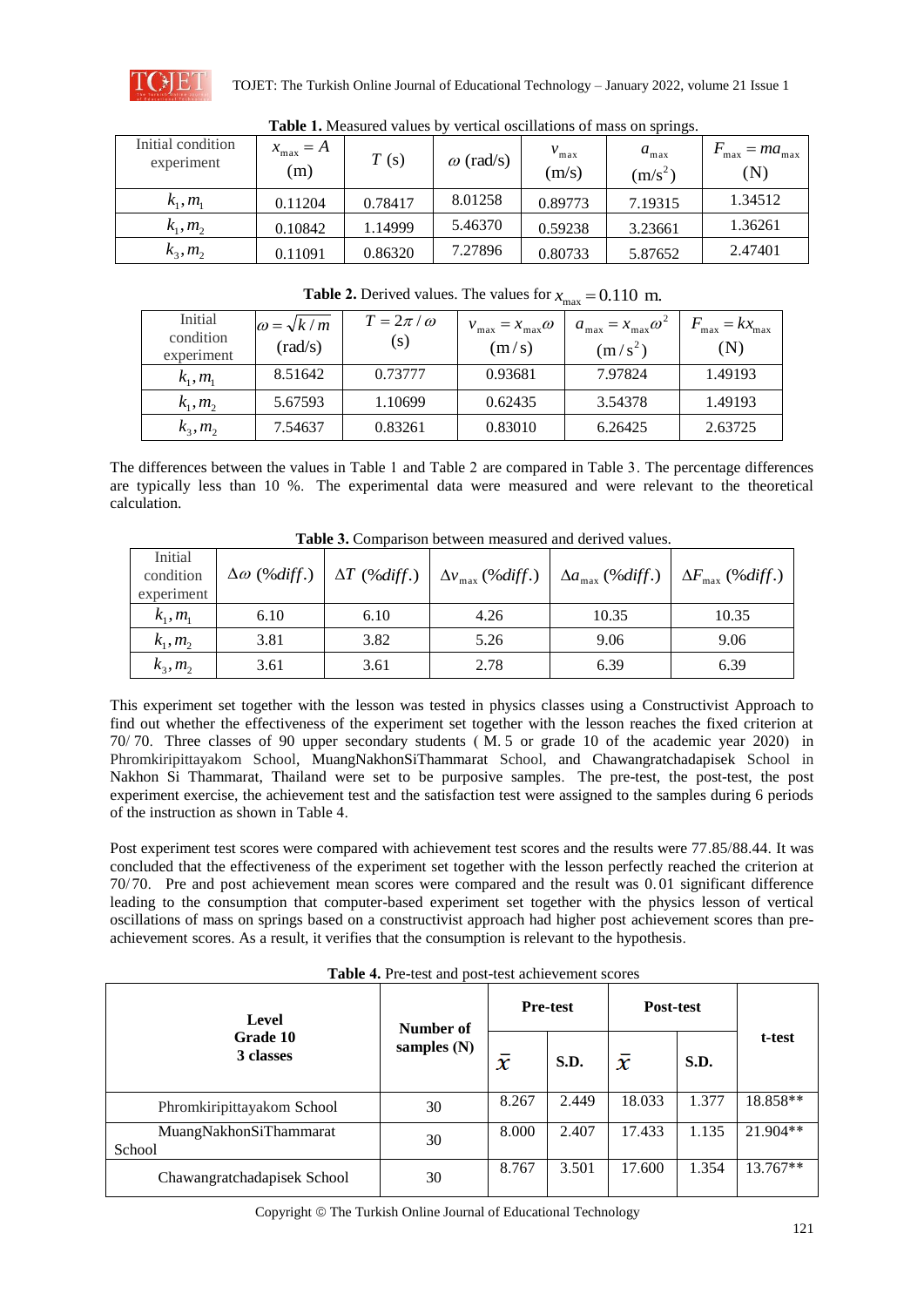

TOJET: The Turkish Online Journal of Educational Technology – January 2022, volume 21 Issue 1

| `otal                            | 90 | 8.344 | 2705<br>ده '<br>، ، | .689<br>$\sim$ | .289 | $176***$<br>.8.17 |
|----------------------------------|----|-------|---------------------|----------------|------|-------------------|
| **Significant difference at 0.01 |    |       |                     |                |      |                   |

The satisfaction test was designed to find out the level of the students' satisfaction to the computer-based experiment set with the lesson through the following topics and the results are shown in Table 5. The satisfaction mean scores for all 5 topics were at a high level of  $\bar{x} = 3.547$  and  $S.D. = 0.909$ . The holistic satisfaction mean scores were at a high level of  $\bar{x} = 3.983$  and  $S.D. = 0.635$ .

|                               | <b>Inquired topic</b>                                    |       | <b>Satisfaction Score</b> |                     |                |  |  |
|-------------------------------|----------------------------------------------------------|-------|---------------------------|---------------------|----------------|--|--|
| <b>Number</b>                 |                                                          |       | S.D.                      | Level of<br>quality | <b>Ranking</b> |  |  |
|                               | Instructor                                               | 3.667 | 0.828                     | high                |                |  |  |
| 2                             | Lesson content and learning activity                     | 3.504 | 0.874                     | high                |                |  |  |
| 3                             | Documents and teaching aids                              | 3.807 | 0.775                     | high                |                |  |  |
| 4                             | Learning atmosphere                                      | 3.744 | 0.785                     | high                |                |  |  |
| 5                             | Learning achievement and what can apply from<br>learning | 3.613 | 0.683                     | high                | 4              |  |  |
| Satisfaction mean of 5 topics |                                                          | 3.547 | 0.909                     | high                |                |  |  |
| Holistic satisfaction         |                                                          | 3.983 | 0.635                     | high                |                |  |  |

**Table 5.** Satisfaction mean scores to the computer-based experimental set together with the lesson.

# **DISCUSSION**

The computer-based experiment set on the real-time measurement set for vertical oscillations of mass on springs is developed in this study and used for teaching and learning physics. The sensors were put in 16 exact positions to help learners more easily observe the movement of the spring-loading mass more easily. The period of oscillation can be measured when increasing the mass, m, increases the period of oscillation high accuracy, and increasing the spring constant, k, decreases the period of oscillation, and significantly relevant to the theory (Bauer & Westfall, 2011). Students can see the graphs of displacement as a function of time in real-time. (Buachoom, Thedsakhulwong & Wuttiprom, 2019; Hidayat & Yulianti, 2021). This experiment set can also be applied to physics teaching on the law of conservation of energy.

The experiment makes use of the Arduino board, a motion sensor, and the computer program to collect distance and time data of simple harmonic motion of mass on spring by researchers (Galeriu, Edwards & Esper, 2014; Buachoom, Thedsakhulwong & Wuttiprom, 2019; Hidayat & Yulianti, 2021; Amrani & Paradis, 2010). In this experiment, the period and the spring constant were measured to investigate displacement, velocity, and acceleration versus time. Our results support the findings of other scientists (Galeriu, Edwards & Esper, 2014; Buachoom, Thedsakhulwong & Wuttiprom, 2019; Pili & Violanda, 2019; Hidayat & Yulianti, 2021) who used mass on spring motion experiment set to calculate the constant of spring (k) compared with Hooke's Law. One study in Worcester (USA) (Galeriu, Edwards & Esper, 2014) used the HC-SR04 Ultrasonic sensor and Arduino Uno board to calculate the constant of spring (k-value) and their calculated k-value was 16.750 N/m and the error was 0.119% compared with Hook's Law. A study in Thailand (Buachoom, Thedsakhulwong & Wuttiprom, 2019) used the same method and their k-value was 16.480 N/m with an error of 0.363% . Another study in Indonesia (Hidayat & Yulianti, 2021) used the same method too. Their study k-value was 6.350 N/m and the error was 1.427% . And the study in the Philippines ( Pili & Violanda, 2019) used a telephone pickup and a soundcard oscilloscope. It was found that k-value was 26.000 N/m and the error was 2.657 % when compared with Hook's Law.

# **CONCLUSIONS**

This research was the development of the computer-based experiment set using an Arduino board and the infrared sensors, which were designed to study the vertical oscillations of mass on springs. The experiment shows a graph of displacement versus time in real-time. Students did experiments and analysed displacement, velocity, and acceleration as a function of time using Mathematica or other programs. The results of the experiment were found to be relevant to the theory. When tested with a Constructivist Approach, students paid full attention to their experiment and performed their experiment actively. One noticeable advantage was that students could repeat the experiments as many times as they needed in shorter time to observe real-time graphs. This might be a changing point that physics experiment is no longer difficult for them. Students can do the real experiment by themselves. The computer-based experiment set helps learners to comprehend physics concepts